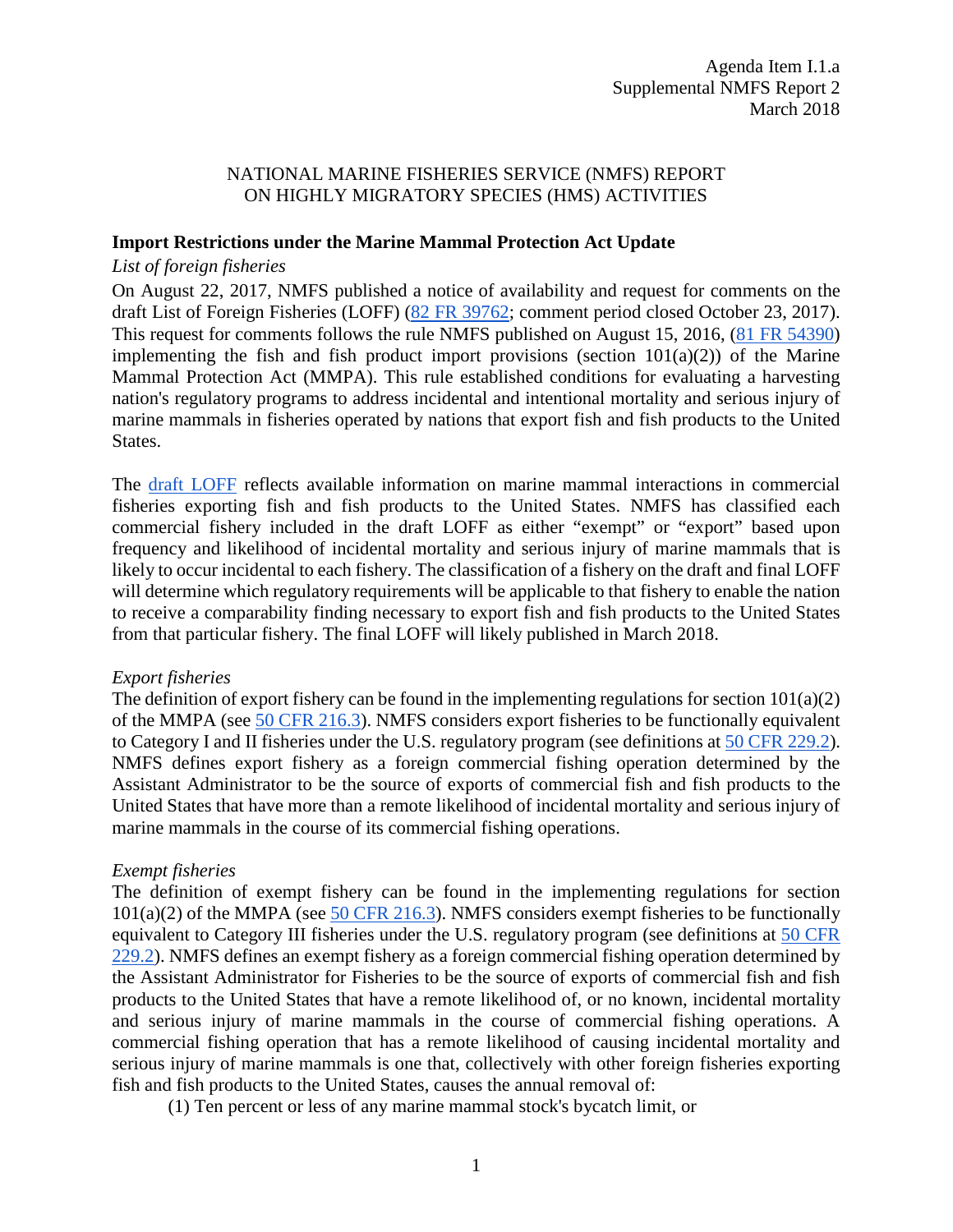(2) More than ten percent of any marine mammal stock's bycatch limit, yet that fishery by itself removes one percent or less of that stock's bycatch limit annually, or

(3) Where reliable information has not been provided by the harvesting nation on the frequency of incidental mortality and serious injury of marine mammals caused by the commercial fishing operation, the Assistant Administrator for Fisheries may determine whether the likelihood of incidental mortality and serious injury is "remote" by evaluating information such as fishing techniques, gear used, methods to deter marine mammals, target fish species, seasons and areas fished, qualitative data from logbooks or fisher reports, stranding data, the species and distribution of marine mammals in the area, or other factors at the discretion of the Assistant Administrator for Fisheries.

#### *Comparability finding*

A comparability finding is a finding by NMFS that the harvesting nation for an export or exempt fishery has met the applicable conditions specified in the regulations (see [50 CFR 216.24\(](https://www.federalregister.gov/select-citation/2017/08/22/50-CFR-216.24)h)) subject to the additional considerations for comparability findings set out in the regulations. A comparability finding is required for a nation to export fish and fish products to the United States. In order to receive a comparability finding for an export fishery, the harvesting nation must maintain a regulatory program with respect to that fishery that is comparable in effectiveness to the U.S. regulatory program for reducing incidental marine mammal bycatch. This may be met by maintaining a regulatory program that includes measures that are comparable, or that effectively achieve comparable results, to the regulatory program under which the analogous U.S. fishery operates. The criteria for an exempt fishery to receive a comparability finding are limited only to those conditions related to the prohibition of intentional killing or injury of marine mammals (see [50 CFR 216.24\(](https://www.federalregister.gov/select-citation/2017/08/22/50-CFR-216.24)h)(6)(iii)(A)).

#### *Exemption period*

NMFS is giving foreign harvesting nations a five-year "exemption period" (which began January 1, 2017) to develop, as appropriate, regulatory programs comparable in effectiveness to U.S. programs at reducing marine mammal bycatch. During this exemption period, NMFS, based on the final LOFF, and in consultation with the Secretary of State, will consult with harvesting nations with commercial fishing operations identified as export or exempt fisheries for purposes of notifying the harvesting nation of the requirements of the MMPA. NMFS will continue to urge harvesting nations to gather information about marine mammal bycatch in their commercial fisheries to inform the next draft and final LOFF. NMFS will re-evaluate foreign commercial fishing operations and publish a notice of availability of the draft for public comment, and a notice of availability of the final revised LOFF in the Federal Register the year prior to the expiration of the exemption period (2020). If, during the five-year exemption period, the United States determines that a marine mammal stock is immediately and significantly adversely affected by an export fishery, NMFS may use its emergency rulemaking authority to institute an import ban on these products.

### **Notice of Availability (NOA) and Proposed Rule to Implement Amendment 4 to the HMS Fishery Management Plan (FMP): Revisions to the Biennial Management Cycle**

On January 23, 2018, NMFS published a NOA [\(83 FR 3108\)](https://www.federalregister.gov/documents/2018/01/23/2018-01180/fisheries-off-west-coast-states-highly-migratory-fisheries-amendment-4-to-fishery-management-plan) and requested public comment on Amendment 4 to the HMS FMP. The public comment period is 60 days, and will end on March 26, 2018. The intent of Amendment 4 is to bring descriptions of the management context for HMS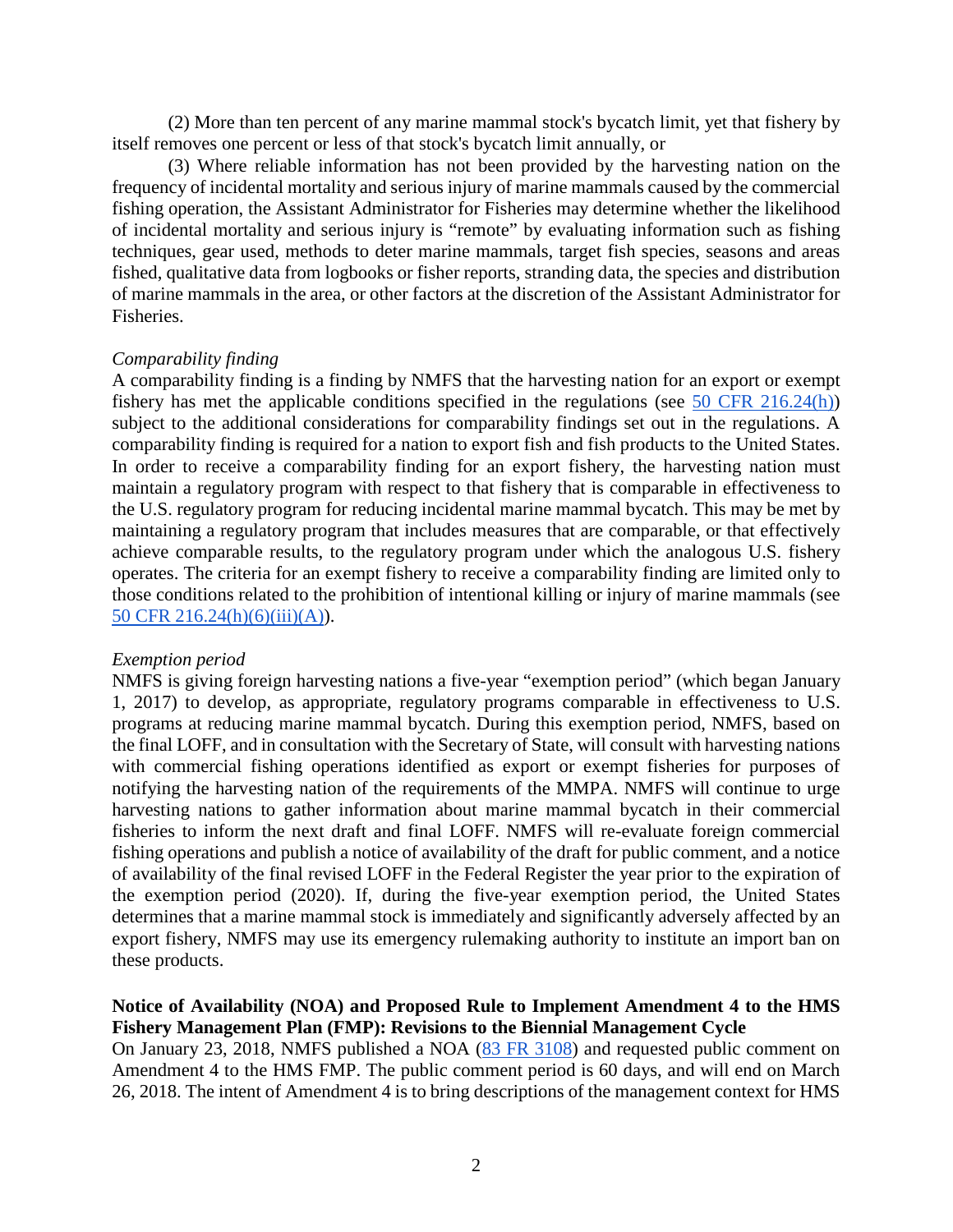fisheries up to date, to better describe the Council's role in the process of making stock status determinations for HMS, including the Council's evaluations of the best scientific information available (BSIA), and to change the schedule of the Council's three-meeting biennial management cycle for HMS stocks. NMFS has 90 days to approve, disapprove, or partially approve the proposed changes to the FMP; the decision date is April 25, 2018.

Additionally, NMFS published a proposed rule to implement Amendment 4 on February 27, 2018 [\(83 FR 8414\)](https://www.federalregister.gov/documents/2018/02/27/2018-03963/fisheries-off-west-coast-states-highly-migratory-fisheries-amendment-4-to-fishery-management-plan). The public comment period on the proposed rule is 45 days, ending on April 13, 2018. Any comments on the proposed rule that are received prior to the end of the comment period on the NOA (i.e., March 26, 2018) will also be taken into account in NMFS' decision whether to approve Amendment 4 to the HMS FMP.

# **Final Rule for 2018 Pacific bluefin tuna trip limits**

NMFS anticipates publishing a final rule revising trip limits for commercial Pacific bluefin tuna in the eastern Pacific Ocean in mid-March 2018. If approved, U.S. commercial fishing vessels will be subject to a 1-metric ton (mt) trip limit---except large-mesh drift gillnet, which would be subject to a 2-mt trip limit---throughout 2018. If the 2018 catch limit of 114 mt were to be reached, NMFS would close the fishery for the remainder of the 2018 calendar year.

# **Updates on HMS International Activities**

# Pacific bluefin tuna Management Listening Session

As reported in the NMFS Report (see Agenda Item I.1.a), the International Scientific Committee for Tuna and Tuna-like Species in the North Pacific Ocean is hosting a stakeholder workshop on a Pacific bluefin tuna (PBF) management strategy evaluation (MSE). Although an agenda is not available yet, NMFS anticipates the workshop participants will discuss management objectives to incorporate into the MSE. NMFS is interested in learning from U.S. stakeholders potential management objectives for PBF. Therefore, NMFS will be hosting a listening session on April 18, 2018, with presentations and discussions broadcast at two locations: 1) the Southwest Fisheries Science Center, and 2) the Long Beach Federal Building. NMFS is preparing a Federal Register notice to announce the meeting times and other logistics, and expects the Notice will publish in late March 2018. If you have any questions, please contact NMFS WCR staff Celia Barroso at 562-432-1850 or Celia.Barroso@noaa.gov.

# Bilateral with Mexico

Representatives from the United States and Mexico met on February 6-8, 2018, in Silver Spring, Maryland to discuss high level fisheries issues. NMFS region staff and Mexico discussed issues related to the Inter-American Tropical Tuna Commission annual meeting in August 2018 including Pacific bluefin tuna, observer safety, and bycatch in the eastern Pacific Ocean. Mexico expressed a commitment to working with the United States. on these subjects. The Council can expect to see draft U.S. proposals for the IATTC at the June 2018 meeting.

# Other International Meetings in 2018

Below is a list of upcoming international meetings in which the U.S. will participate, in addition to those listed in the NMFS Report I.1.a.